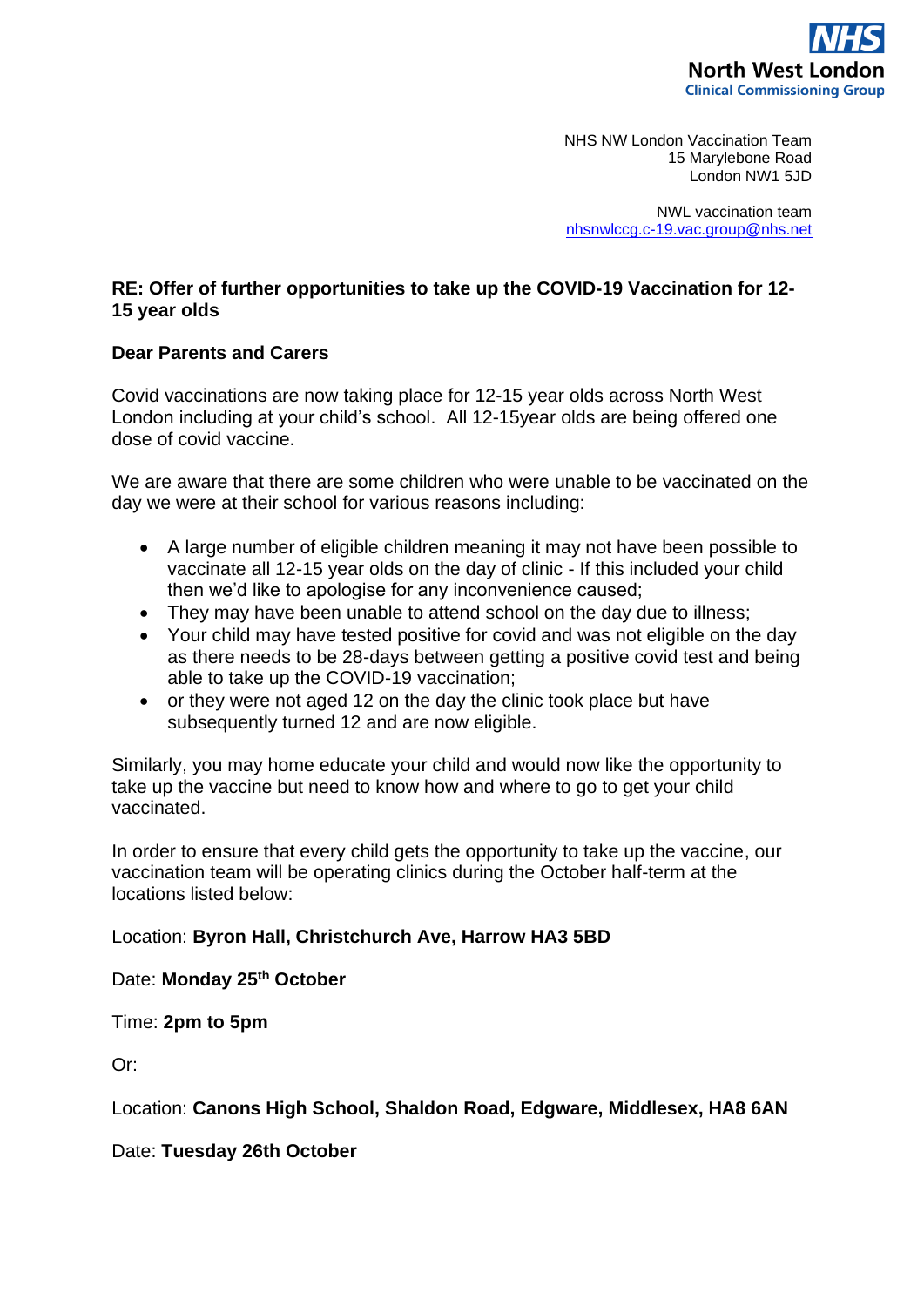## Time: **9:00 am to 5pm**

You don't need to book a slot, you can simply turn up and walk-in on the day.

However, please can we ask you to:

- **Provide consent:** we will need parents or legal guardian to sign the attached consent form and bring it with them, even if you have already previously done so. If you are unable to print the consent form in advance a copy will be available at the clinic.
- **Ensure that your child is accompanied on the day of clinic:** please make sure that your child is accompanied by a parent or legal guardian, ideally by whomever has signed the consent form.

Depending on demand there may be a short queue, but we will aim to see children as soon as possible.

In addition to the clinics running during half-half term, you may be invited by your GP to vaccination clinics they are running. It is your choice where to go, but please remember that 12-15 year olds will only receive one dose of the vaccine.

Once again thank you for your understanding while we work to make sure every eligible child in NW London who wishes to receive their Covid-19 vaccine does so as soon as possible.

Yours sincerely

NWL vaccination team [nhsnwlccg.c-19.vac.group@nhs.net](mailto:nhsnwlccg.c-19.vac.group@nhs.net)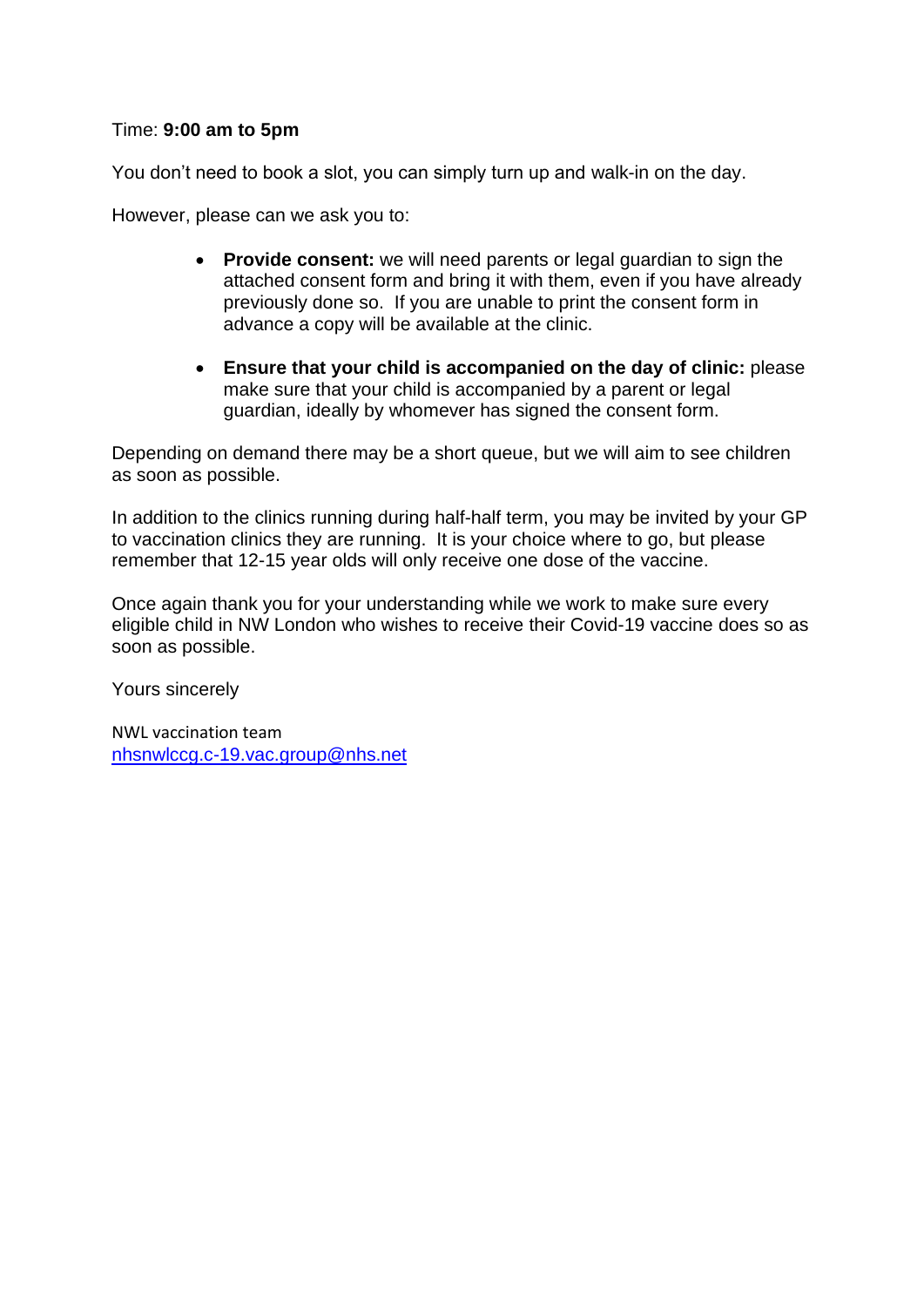# **CONSENT FORM – PLEASE COMPLETE & TAKE WITH YOU TO VACCINATION CENTRE**



The COVID-19 vaccine is being offered to your child. Your child will receive their first COVID-19 vaccine and you may be notified about the second dose later. Further information can be found on the DfE website: <https://www.gov.uk/government/publications/covid-19-vaccination-resources-for-children-and-young-people> Please discuss the vaccination with your child, then complete this form by: Information about the vaccinations will be put on your child's health records.

| Child's full name (first name and surname): | Date of birth:                                        |
|---------------------------------------------|-------------------------------------------------------|
| Home address:                               | Daytime contact telephone number for<br>parent/carer: |
| NHS number (if known):                      | Ethnicity:                                            |
| School (if relevant):                       | Year group/class:                                     |
| GP name and address:                        |                                                       |

#### **Ask ALL patients ALL questions below and tick if any apply**

### **EXCLUSION CHECKLIST – tick any that apply**

- **Has your child tested positive for COVID-19 in the last 28 days (by a lateral flow test or a PCR test)?**
- **Has the individual experienced major venous and/or arterial thrombosis occurring with thrombocytopenia following vaccination with any COVID-19 vaccine?**
- **Has the individual had any vaccination in the last 7 days?**
- **Is the individual currently unwell with fever?**
- **Has the individual ever had any serious allergic reaction to any ingredients of the Covid-19 vaccines, drug or other vaccine?**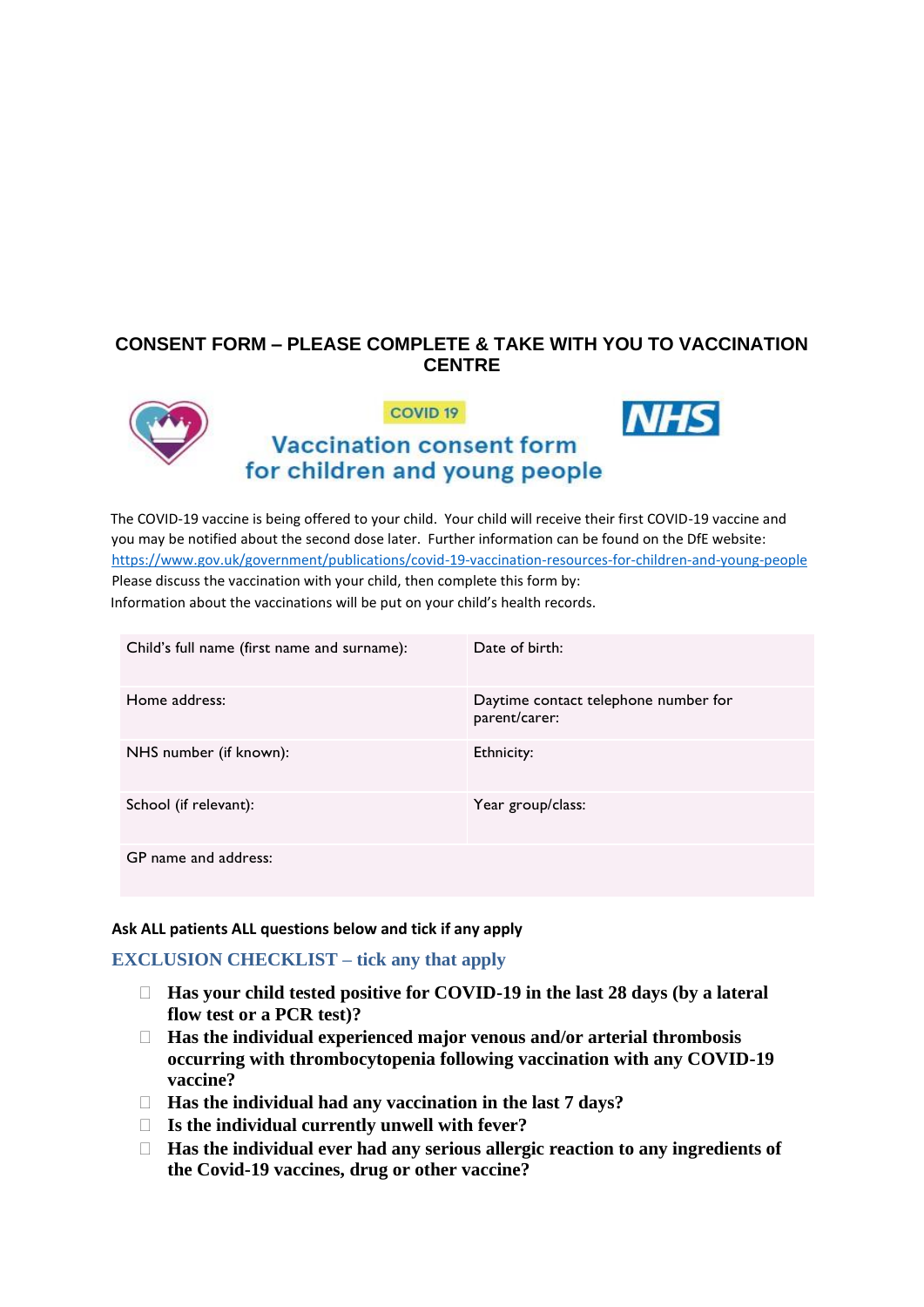- **Has the individual ever had an unexplained anaphylaxis reaction?**
- **Does the individual have a history of heparin-induced thrombocytopenia and thrombosis (HITT or HIT type 2)?**
- **Does the individual have a history of capillary leak syndrome?**
- **None of the above**

## **CAUTION CHECKLIST – tick any that apply**

- **Has the individual indicated they are, or could be pregnant?**
- **Has the individual informed you they are currently or have been in a trial of a potential coronavirus vaccine?**
- **Is the individual taking anticoagulant medication, or do they have a bleeding disorder?**
- **Does the individual currently have any symptoms of Covid-19 infection?**
- **None of the above**

| I want my child to receive the COVID-19 vaccination | I do not want my child to have the COVID-19<br>vaccine |
|-----------------------------------------------------|--------------------------------------------------------|
| Name:                                               | Name:                                                  |
| Signature:<br>Parent/Guardian                       | Signature:<br>Parent/Guardian                          |
| Date:                                               | Date:                                                  |